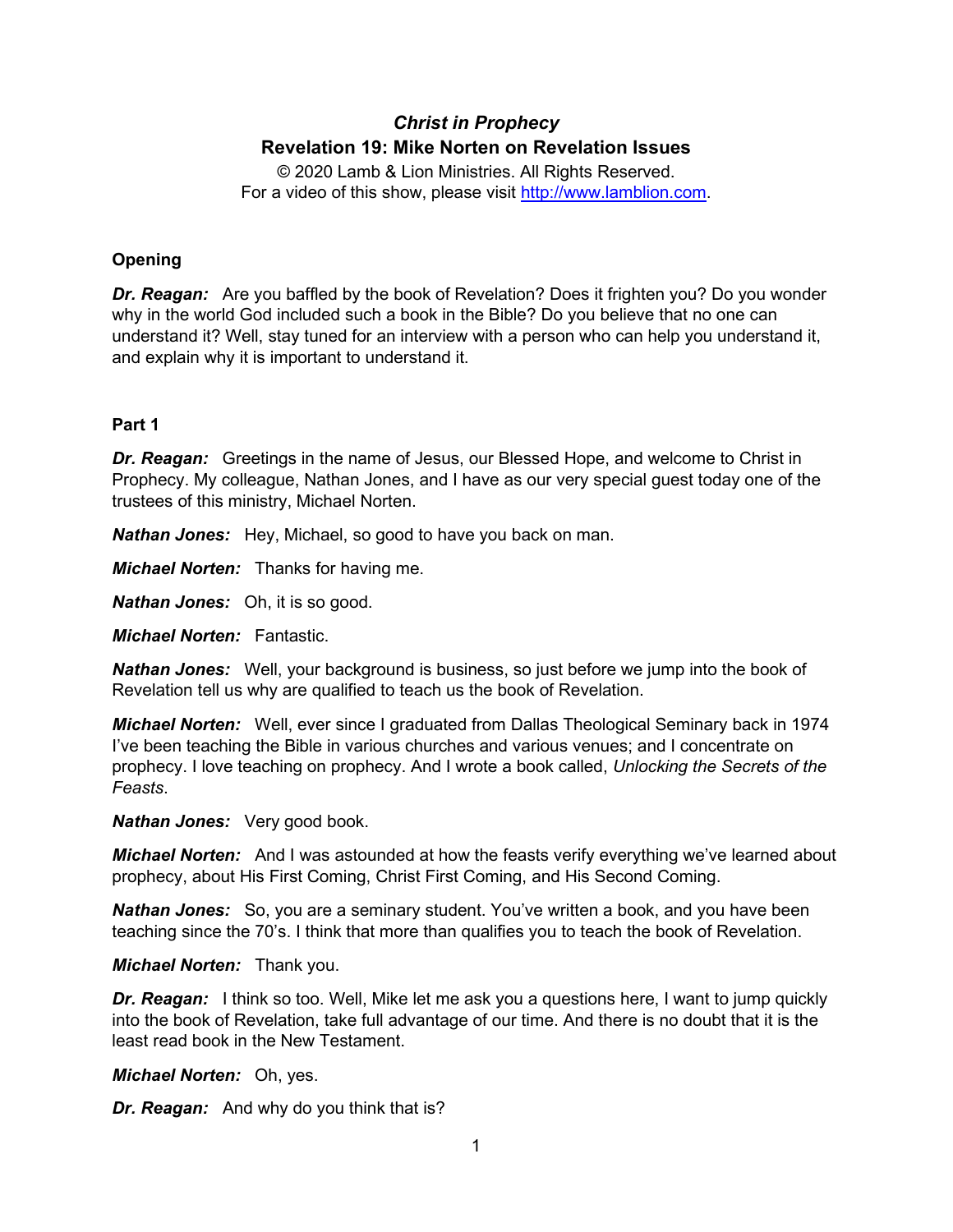*Michael Norten:* I believe it is a number of reasons. It is kind of out of sight, out of mind because the pastors and Sunday School teachers typical don't teach it. They may be intimidated by it, or the visions and the symbols it might frighten them a little bit, maybe. But people that are reading the Scriptures, a lot of times they will read the Bible for devotional purposes, and so they will gravitate to the Psalms, or the Gospels, or the Epistles. And when it comes to Revelation it is overwhelming with all these horrendous judgments, and then finding that humanity is being held accountable. And of course, Satan doesn't want us to know that judgment is coming. So, I believe those are the reasons that it might not be read.

*Dr. Reagan:* I think you are right on target with that. We have so many pastors who have even been to seminary, and the seminary just does not teach.

# *Michael Norten:* Right.

**Dr. Reagan:** Even when they get into the books like Isaiah they don't get into the prophetic aspects of it. And so, I often have preachers just tell me, "Well, you know I am just Panmillennial; I believe it will all pan out in the end." And I have to bite my tongue because what I want to say is, "What you're admitting is you're lazy, you're not willing to get in here and really study it." Because there is a position here, it is not just it will all work out in the end. But I think a lot of people are scared of Revelation. They say, "Well, it is just full of bad news." But it only has good news for believers.

*Nathan Jones:* What a shame too because the book of Revelation has a bonified promise by God that you will be blessed if you read it right? Revelation 1:3, "Blessed is he who reads, and those who hear the words of this prophecy, and keep those things which are written in it for the time is near." So, Mike what do you think when anyone is approaching Revelation what is the key to understanding it?

*Michael Norten:* One of the things that we must remember is Revelation is revealing the person of Christ, and His power, and His plan.

*Nathan Jones:* Okay.

*Michael Norten:* And we shouldn't study it with an idea of allegorizing it.

# *Nathan Jones:* No.

*Michael Norten:* We must take it for its natural meaning of the words. In fact Sir Isaac Newton loved to teach prophecy, and he got a lot of criticism because--I'll give you an example when he was teaching Isaiah 11, verse 14 where it says when the Jews come back to their homeland they will be flying over and swoop down onto the shoulder of the Philistines. And he would teach it literally. And they said, "Jews can't fly." He said, "Well, they will learn how to fly because it says they are going to fly." And sure, enough if you look at an ancient map of Philistia it looks like a shoulder, and right there at the top of the shoulder is Ben Gurion Airport. It was literally fulfilled. They swooped down onto the shoulder of the Philistines.

*Nathan Jones:* I love the golden rule of interpretation: If the plain sense makes sense, look for no other sense, lest you end up with nonsense. That is the key that Dr. Reagan has taught me since coming to Lamb & Lion Ministries, is that is how you interpret not only the book of Revelation but the Bible. Do you use that in your interpretation?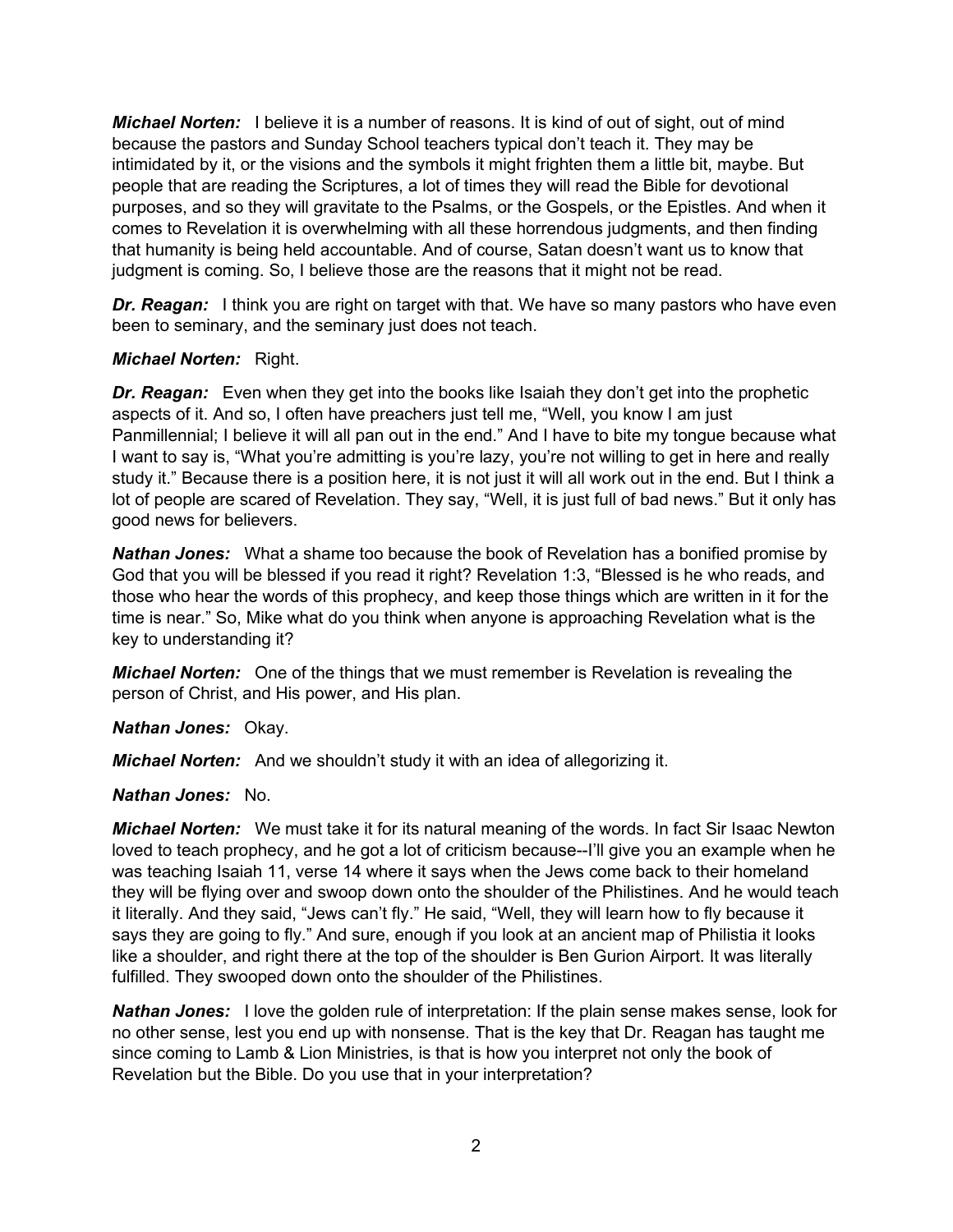*Michael Norten:* Oh, definitely. Definitely. And because it makes clear because this is a revelation, not a secret.

*Nathan Jones:* An unveiling.

*Dr. Reagan:* Yeah, it is an unveiling, that's the whole thing.

*Michael Norten:* Yeah.

*Dr. Reagan:* God wants us to understand it.

*Michael Norten:* Oh, yeah.

*Dr. Reagan:* People think you have to have a PhD in Hermeneutics, whatever that is, in order to understand the book of Revelation. The First Coming prophecies meant what they said. Why shouldn't the Second Coming mean what they say?

*Michael Norten:* Exactly. And one of the things that helped me is Revelation chapter 1, verse 19, when God gave John the outline. He said, "Write down the things that you've seen." Well, we know that was the revealing of the glory of Jesus.

*Nathan Jones:* Chapter 1.

*Michael Norten:* In chapter 1, and then, "Write the things that are." Well, we know that is the churches, and the seven letters to the seven churches in chapter 2 and 3.

#### *Dr. Reagan:* Yes.

*Michael Norten:* And then, "Write the things which will happen after these things." From 4-22 that's all about the Tribulation, the Millennial Kingdom, and Eternity.

*Dr. Reagan:* Well, I am glad you mentioned that because that is one of the keys to understanding the book, yes. It has an index right there.

# *Michael Norten:* Yeah.

*Dr. Reagan:* You know Henry Morris who was best known for his teaching on Creationism, he wrote a commentary on the book of Revelation. And at the very beginning he said, "The reason I am writing this book is because people tell me that the book of Revelation is hard to understand." He said, "It is not hard to understand. It is hard to believe." He said, "If you believe it, you will understand it." You know you take for example Revelation chapter 4 I believe it is, 5, no 7, chapter 7 he starts off by talking about 144,000 Jews who are going to be sealed by God as servants during the Tribulation. And 85% of the commentaries today say that is the Church. But that is because of Replacement Theology. How can it be the Jews when God has replaced the Jews and has no purpose left for the Jews? So, we allegorize it and say it is the Church.

*Michael Norten:* And they mention all the different tribes.

**Dr. Reagan:** I know it is mentioned by tribes and everything else. I don't know what God would have to do to convince us He is talking about 144,000 Jews.

*Nathan Jones:* Well, what do you do about the symbols? Because clearly there are definite symbols; there is the red dragon, and the woman and the child. How do you interpret the symbols in Revelation?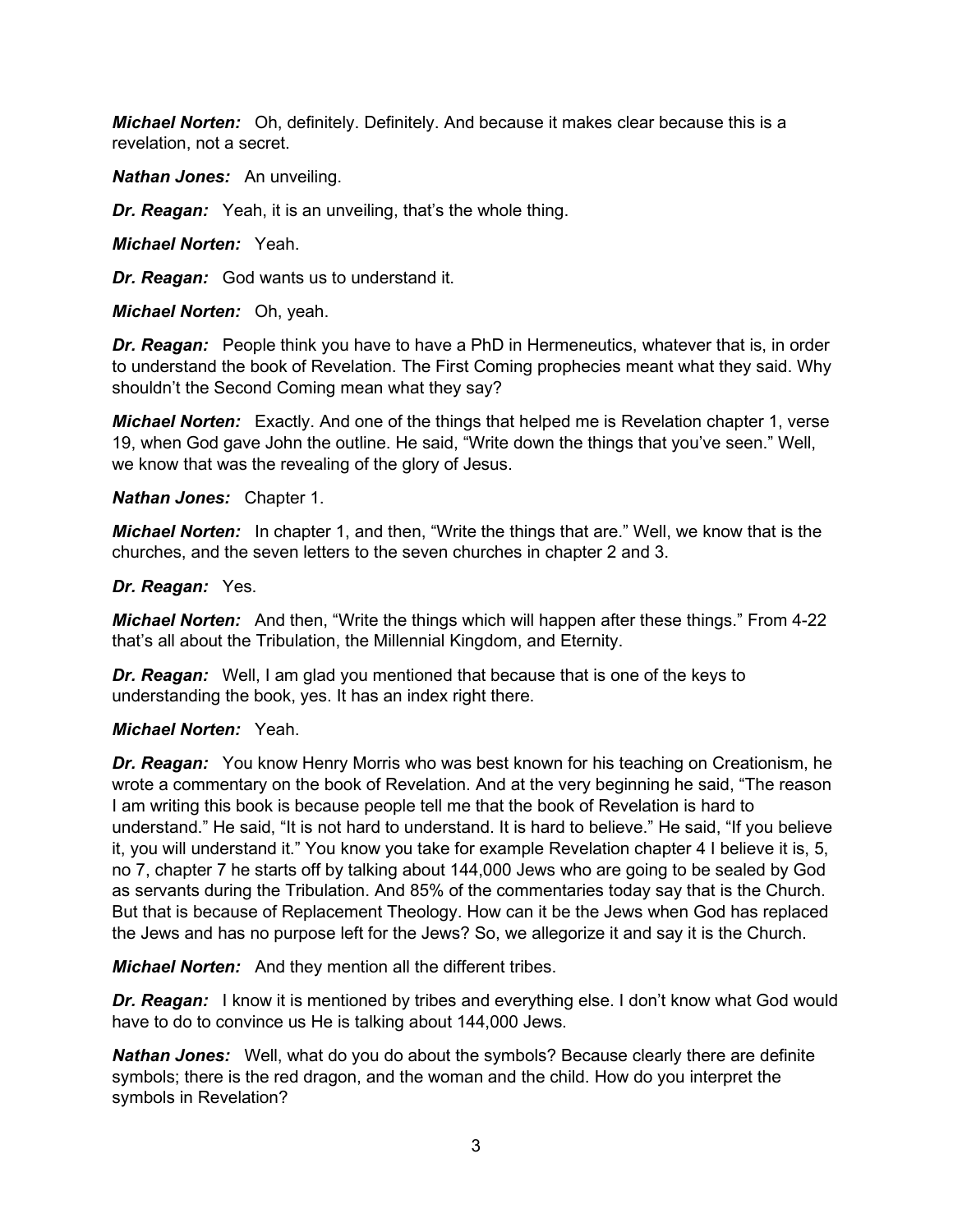*Michael Norten:* Well, one of the things that is helpful to me is if you just read a little further it will interpret the symbols for you.

*Nathan Jones:* Revelation tells you what the symbols mean. Or like the woman for instance you have to go back to the Old Testament to the story of Joseph to understand the vision that was being seen.

*Michael Norten:* And that's why we need to really understand the Old Testament, to really understand the New.

*Dr. Reagan:* Hey, that is another key to understanding Revelation.

*Michael Norten:* Right and I tell Jews, I tell them, I say, "You know the New Testament is a Jewish book, but God has been so kind to us Gentiles to allow us to read it."

*Dr. Reagan:* There you go. Well, people don't understand how important it is to know the Old Testament in order to understand the book of Revelation. There are over 300 references in the book of Revelation to the Old Testament, not a single one of them is identified, not a one. For example, in Revelation chapter 1 the theme of the whole book is given in verse 7, "Behold, He," speaking of Jesus, "is coming with the clouds, and every eye will see Him, even those who pierced Him; and all the tribes of the earth will mourn over Him. So, amen." That is a direct quotation of two Old Testament prophecies, but it doesn't identify it. Not one prophecy is identified. Like in Matthew. where Matthew says, "As it said in so in so, as it said in so in so, as it said in so in so." Not here. But there's hundreds of prophecies from the Old Testament there. And you can't understand the book of Revelation unless you know the Old Testament.

*Michael Norten:* I was having lunch with an Orthodox Jewish gentleman, and I was trying to let him know about Yeshua. And all he said, "Well." And I said, "Zechariah talks a lot about Him." And he says, "Well, I'll read it myself and I'll determine. But I am going to have to read it in the Hebrew." I said, "Okay, and I pulled out my Hebrew Bible and gave it to him." And he goes, "You a Gentile! You have a Hebrew Bible." And so, he started reading it while we were having lunch. He pointed out every verse that pointed to Jesus.

*Nathan Jones:* Wow, especially Isaiah 53. What do you think about the seven letters? You talked about in Revelation chapter 2 & 3 there are seven letters given to seven churches. Are they literal interpretations? Are they symbolic of something? Do they have multiple meanings? How do you interpret the seven?

*Dr. Reagan:* And do they have any relevance to us today?

*Nathan Jones:* Yeah.

*Michael Norten:* Definitely have relevance because all the challenges that those churches had, they, you know leaving their first love, and having false teachers, and the persecutions they were experiencing. They are having those today. And pastors who have had the courage to teach on Revelation have put together incredible messages from those letters.

*Dr. Reagan:* Yes, applying them to today.

*Michael Norten:* Applying today.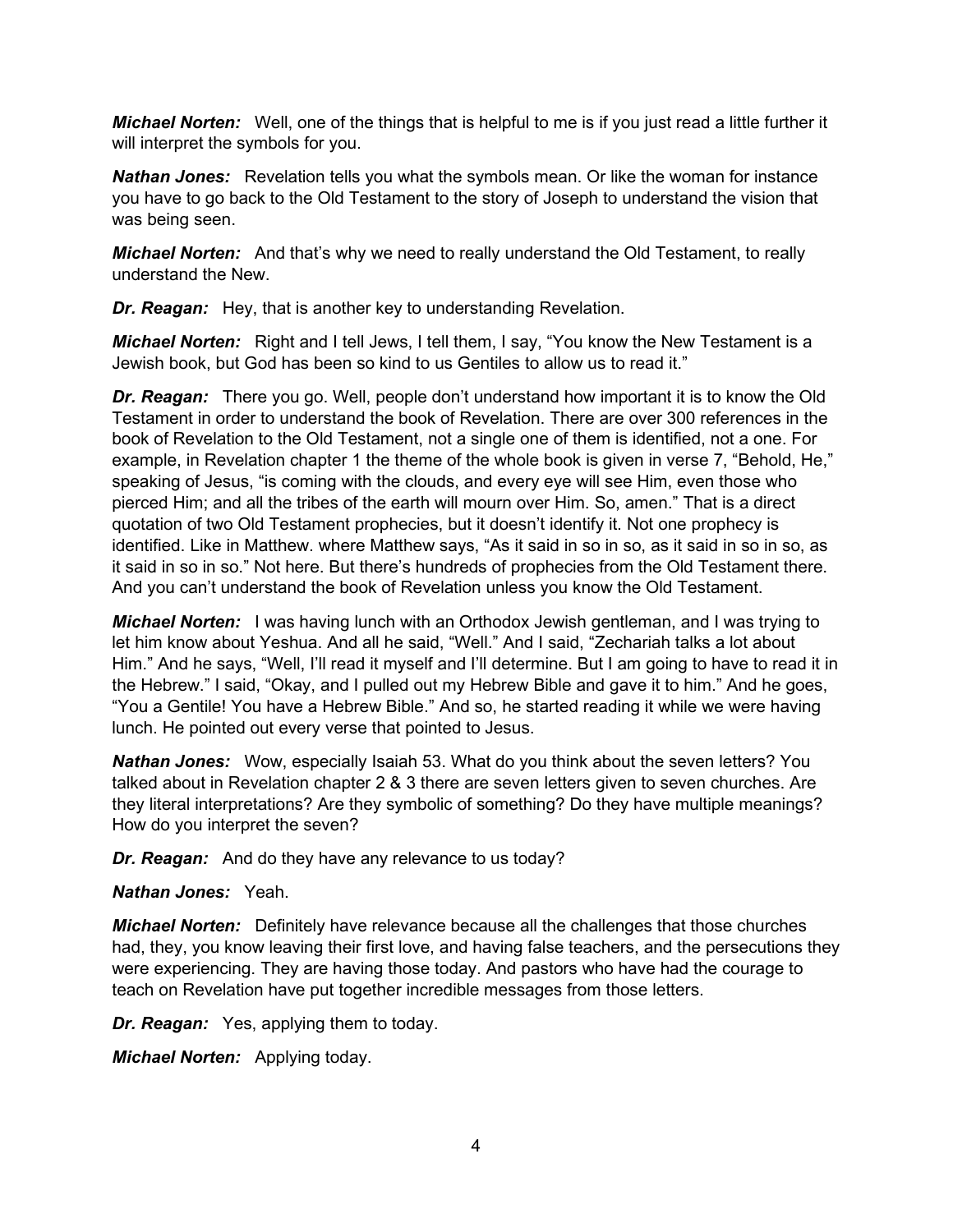*Nathan Jones:* Well, like Ephesus, right? That was the first, that was the legalistic church. Smyrna the persecuted church. Pergamum the liberal church. Thyatira the pagan church. Sardis the dead church. Philadelphia the alive church. And Laodicea the apathetic church. Each one of those, like you said, had a problem and then Jesus said how you can fix that, and I will bless you if you overcome that problem. Totally applicable today.

*Michael Norten:* Yeah, you can find an example of each one of those churches today.

*Nathan Jones:* Excellent.

*Michael Norten:* And some have a mix.

*Nathan Jones:* Now, do you think that they also represent time periods within the Church history?

*Michael Norten:* Well, you know a lot of people do not like, or they discount the idea of the Church Ages because they say that is a prophetical view. I think it more a typological view would be more accurate because the First Century couldn't have read those letters and knew what was going on with the Church Ages. But you can look back and see how they do show the Church Ages even from the names of the meanings of the church, the names of those churches. And Dr. Pentecost was the first one to relay that to me. He's the one that wrote, "Things to Come."

*Dr. Reagan:* Very quickly we don't have much time left in this segment. There are many people who say that the three sets of judgments in the book of Revelation are circular, they are describing the same thing over and over.

*Michael Norten:* Those are so different. They are consecutive. They number them. And you take the Seal Judgments, the Seventh Seal, the silence in Heaven, oh, my goodness they are showing there are going to be more intense. That Seventh Seal becomes the Seven Trumpets. And then you see they are different, and they are more intense. And then you come to the Seventh Trumpet and they unfold as the Seven Bowl Judgments in rapid succession like a grand finality.

*Dr. Reagan:* Plus, you've got one-fourth killed in the Seals. You have another third killed in the--how can that be the same thing?

*Michael Norten:* I know you add them up and it comes out to be half of the population.

*Nathan Jones:* Plus, the Trumpet Judgments release demonic hordes, and you don't see those in the other series.

*Michael Norten:* And in the Bowl Judgments they are so rapid succession it is like a grand finale of a fire work show. It is just one after another. It's just incredible. It's totally different.

*Dr. Reagan:* Well, folks, we are going to pause here for a moment, when we come back we are going to throw some more questions at Mike about the book of Revelation.

**Part 2**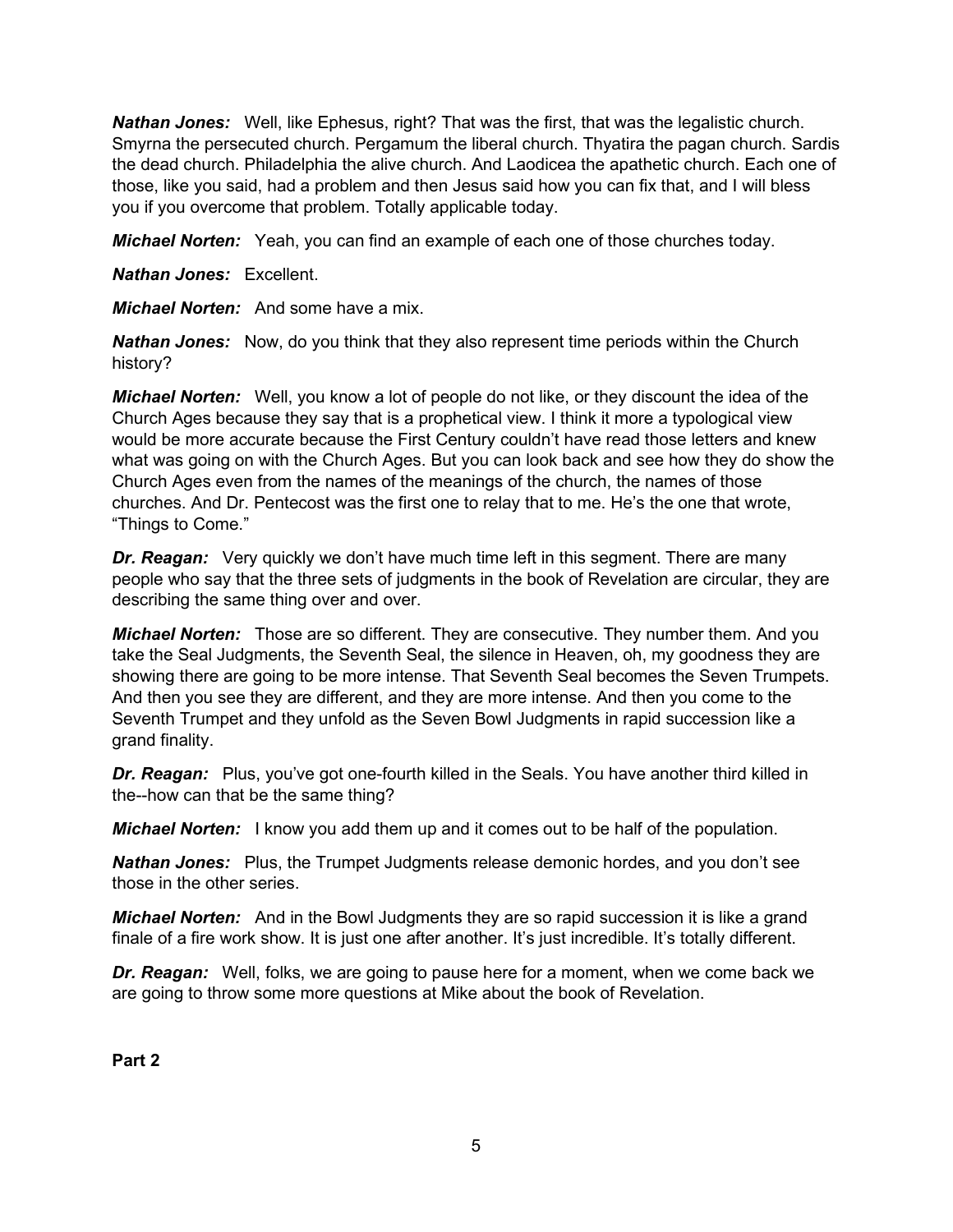*Nathan Jones:* Welcome back to Christ in Prophecy and our interview with Michael Norten who is a businessman, a Bible teacher, and trustee of this ministry. He teaches the book of Revelation frequently and that's why we are discussing that with him today. Michael, you mentioned the Tribulation. Can you tell us what it is as Revelation describes, and what its purpose is?

*Michael Norten:* Well, we know that the seven year Tribulation, is the Seventieth Week in Daniel that read about in Daniel 9.

*Nathan Jones:* Meaning?

*Michael Norten:* That's the countdown of the Seventy Weeks of Daniel, of course that is another subject all together.

*Nathan Jones:* Daniel prophesied 483 years until the Messiah came, which was accurate.

*Dr. Reagan:* 490, yeah.

*Nathan Jones:* 490, but then there's the seven that have yet to happen.

*Michael Norten:* Right, there was a gap, because after Christ was crucified then the Temple was destroyed.

*Dr. Reagan:* God called a time out.

*Nathan Jones:* Yeah, the Church Age, right?

*Michael Norten:* Yeah, it's a time out. And we are waiting. Well, what happened to the Seventieth Week? And I use a lot of multimedia in my teaching. And I have different people ask me, "Well, what happened to the Seventieth Week? What happened to the Seventieth Week?" And I even have a homeless gentleman holding up a cardboard that says, "Any information on the Seventieth Week would be helpful. God bless."

*Nathan Jones:* So, that's a seven year time period that you say is the Tribulation.

*Michael Norten:* Yes, that's the Tribulation. Now, the Tribulation, remember in Revelation 5 the scroll, the Seventh Seal scroll.

*Nathan Jones:* That Jesus opens.

*Michael Norten:* We know because of history and of culture that is land deed for inheritance. And so, what we lost in the Garden through the first Adam we gained back through the second Adam; Jesus. Now, when you have land, when you inherit land what is the first thing you do? You clean out the underbrush, you throw out the trash and get the garbage out of there. Make it really nice and inhabitable and make it beautiful. Well, that is what Christ is doing at the Tribulation. He is cleaning out the wickedness, and punishing the wickedness, and He's bringing one last call to salvation to those in the Tribulation to bring them to a saving knowledge of Jesus.

*Nathan Jones:* Jeremiah 30:7 calls it the time of Jacob's Trouble.

*Michael Norten:* Yes.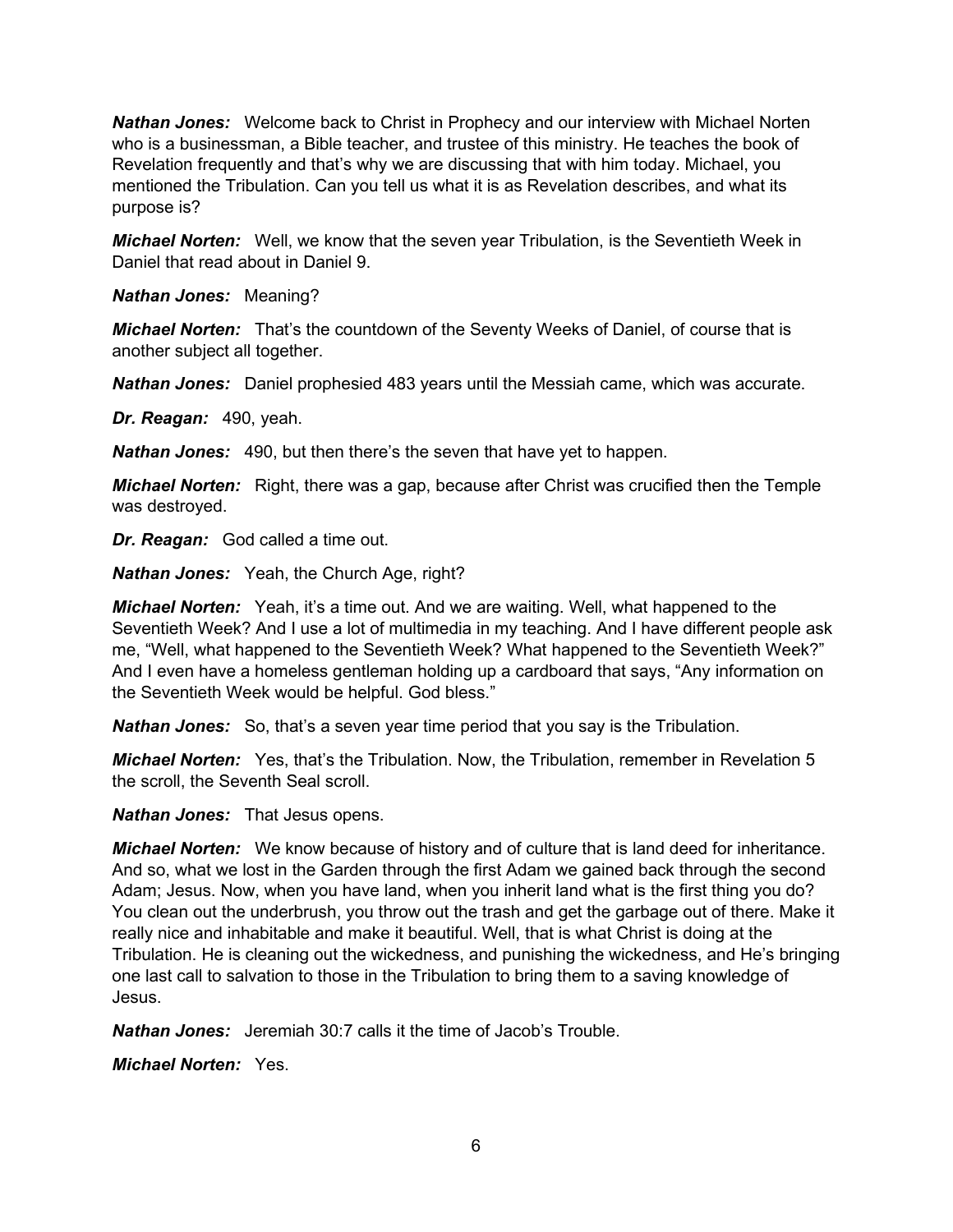*Nathan Jones:* You also hear the Day of the Lord, or the Last Days or the End Times, that's all the Tribulation?

*Michael Norten:* Yes, and that's why he calls it the day of trouble because He's getting the Jews that are back in the land ready to receive their Messiah. As Zechariah 12 says, "They will look up and see Him whom they have pierced." And all of Israel will be saved.

### *Nathan Jones:* Amen.

*Dr. Reagan:* Yeah, there are many purposes of the Tribulation, many, but the fundamental purpose is to fulfill all the prophecies that were made in Daniel chapter 9, in verse 24 where he says six things He is going to accomplish among the Jewish people. And He's going to wrap them up during that time.

#### *Michael Norten:* It's a wrap up.

*Dr. Reagan:* So, although there are many purposes like pouring out wrath upon rebellious Gentile nations, one of those purposes is to bring a Jewish remnant to salvation.

### *Michael Norten:* Definitely.

*Dr. Reagan:* They are going to bring them to the end of themselves. And as you said they are going to turn to the Lord and repent. And they are going to cry out, "Baruch Haba B'shem Adonia" "Blessed is He who comes in the name of the Lord." In fact, Jesus said I will not come back until the Jews say that. So, that is when He's going to return.

### *Michael Norten:* Awesome.

**Nathan Jones:** Michael, the second purpose that I believe, like you said Jesus is cleaning up and He's preparing for something and that is, you referred to it earlier, the Millennial Kingdom, the thousand year reign of Christ. Do you believe it is a literal thousand years, or is that just figurative?

*Michael Norten:* It's definitely a thousand years because in Revelation 20 it mentions six times that it's a thousand years.

#### *Nathan Jones:* Six time.

*Dr. Reagan:* How many times would God have to mention that?

*Michael Norten:* It's amazing. And the thing is all of the numbers that are listed in Revelation are exact numbers, they are not figurative. So, it has been promised to David in 2 Samuel 7 that the Messiah would reign physically on His throne.

*Dr. Reagan:* Yeah, this is not a new revelation, all through the Old Testament we are talking about the reign of Jesus. In fact, the book of Isaiah is all about the reign of Jesus. The book of Revelation is primarily about the Tribulation. But what do you say, Michael, to the fact that the vast majority of all professing Christians on planet earth today do not believe that Jesus is coming back to reign on this earth? The Catholic Church says, "No." Most of your Protestant denominations say, "No." They say that Jesus is reigning right now that we are in the Millennium now and have been in it since the Cross. What do you say about that?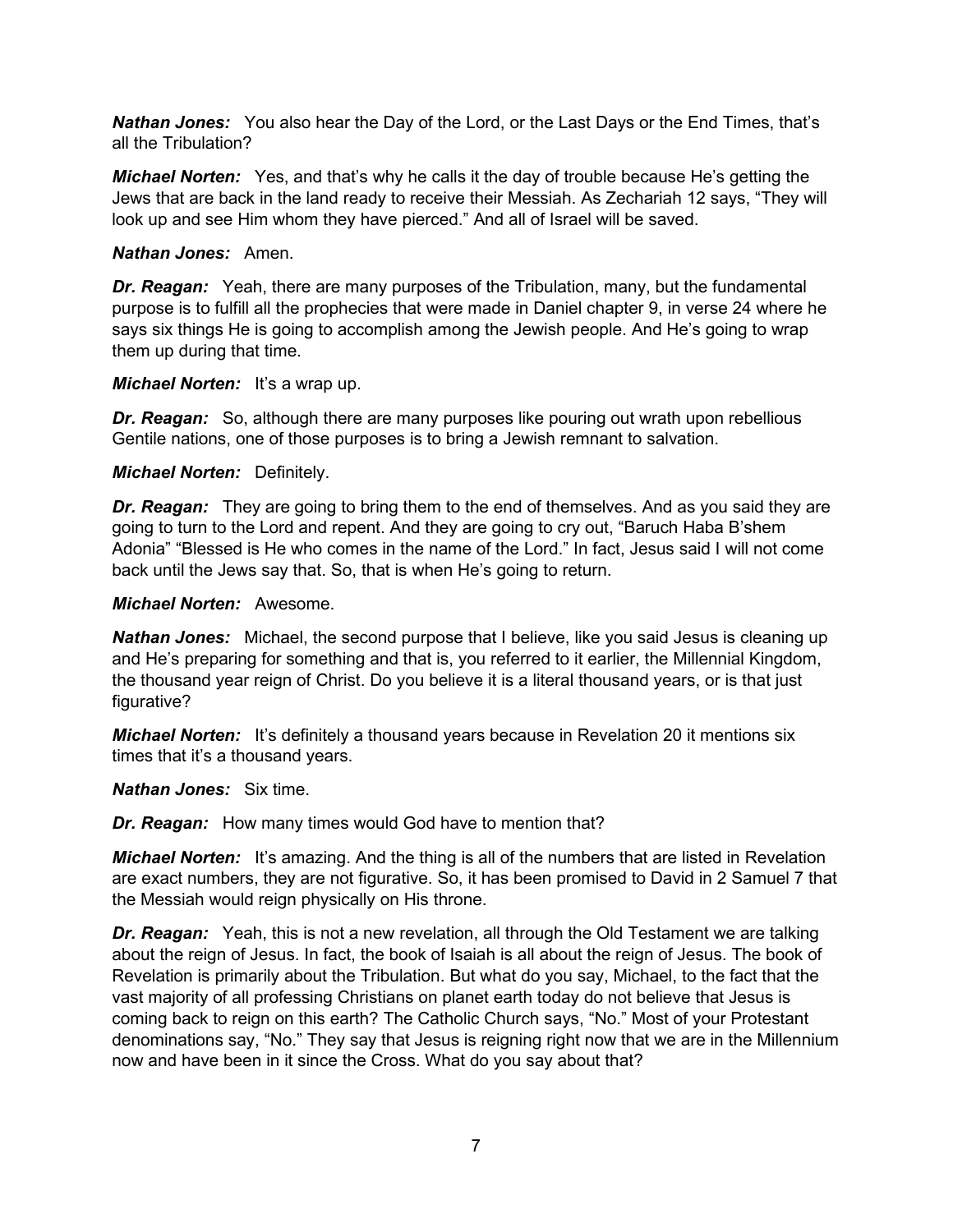*Michael Norten:* That is ridiculous because one of the characteristics of the Millennium, of course this is in the future, it has been promised in the Abrahamic Covenant with Abraham. And it was promised to Moses. It has been promised to David. And even Mary, the mother of Jesus, was promised that kingdom. And they're always looking for the kingdom. And one characteristic of the kingdom is Satan will be bound for a thousand years; and Satan is not bound now.

*Dr. Reagan:* Oh, but Amillennialist say he is. They say he was bound at the Cross. And that because of that he is not as active, they say it is relative. He's not as active as he otherwise could because he is restrained by the Holy Spirit. But he is restrained they say.

*Michael Norten:* Well, I hate to see wickedness any worse than it is today.

**Dr. Reagan:** Isn't that the truth? He is always gnawing on my leg for sure.

**Nathan Jones:** Well, Satan is bound for a thousand years but one of the references of the six ones you mentioned in Revelation 20 is that he gets to the end and it says at the end of the thousand years he is released for a while. Why would God release Satan?

*Michael Norten:* That is a really great question. And a lot of churches ask me that question. And the reason for that is he is exposing the heart of man. The thing about the Kingdom that is quite fascinating is we have a perfect environment, a perfect government, a perfect leader and even with that at the end when Satan comes to deceive them at the end many people will decide to rebel against God. And that shows us that the issue is not the environment.

*Dr. Reagan:* That's right.

*Michael Norten:* It's the heart of Man.

*Dr. Reagan:* It is a complete repudiation of Humanism, which believes in the goodness of Man.

# *Michael Norten:* That's right.

*Dr. Reagan:* Now, that is an important point. I want to go back though to Amillennialism for a moment, because again this is the majority viewpoint by far in the Church today. And I think we need to really take a look at it here. You know, Arnold Fruchtenbaum who is a Messianic Jewish scholar he always says, "If we are living in the Millennium now, I'm living in the ghetto part of it." It says the world is going to be flooded with peace, righteousness, and justice. And they say, "Well, the Gospel is doing that." But you look at the world, and the world is in absolute rebellion against God. You have to spiritualize everything in the book of Revelation to take the position that we are in the Millennium now.

*Michael Norten:* And the thing that amazes me is why would they not look forward to this great news? This is our great hope that has been promised to all the prophets.

*Dr. Reagan:* It has been promised to the Jewish people, too.

*Michael Norten:* Yes. And see one of the things that we must remember is during the Reformation they were trying to hammer out salvation, and the meaning of salvation, and the truth of salvation and the Gospel, and they did a great job with that. They were not concerned about prophecy as much as it is today. But now prophecy, we know we are in the end times, and it's very, very important.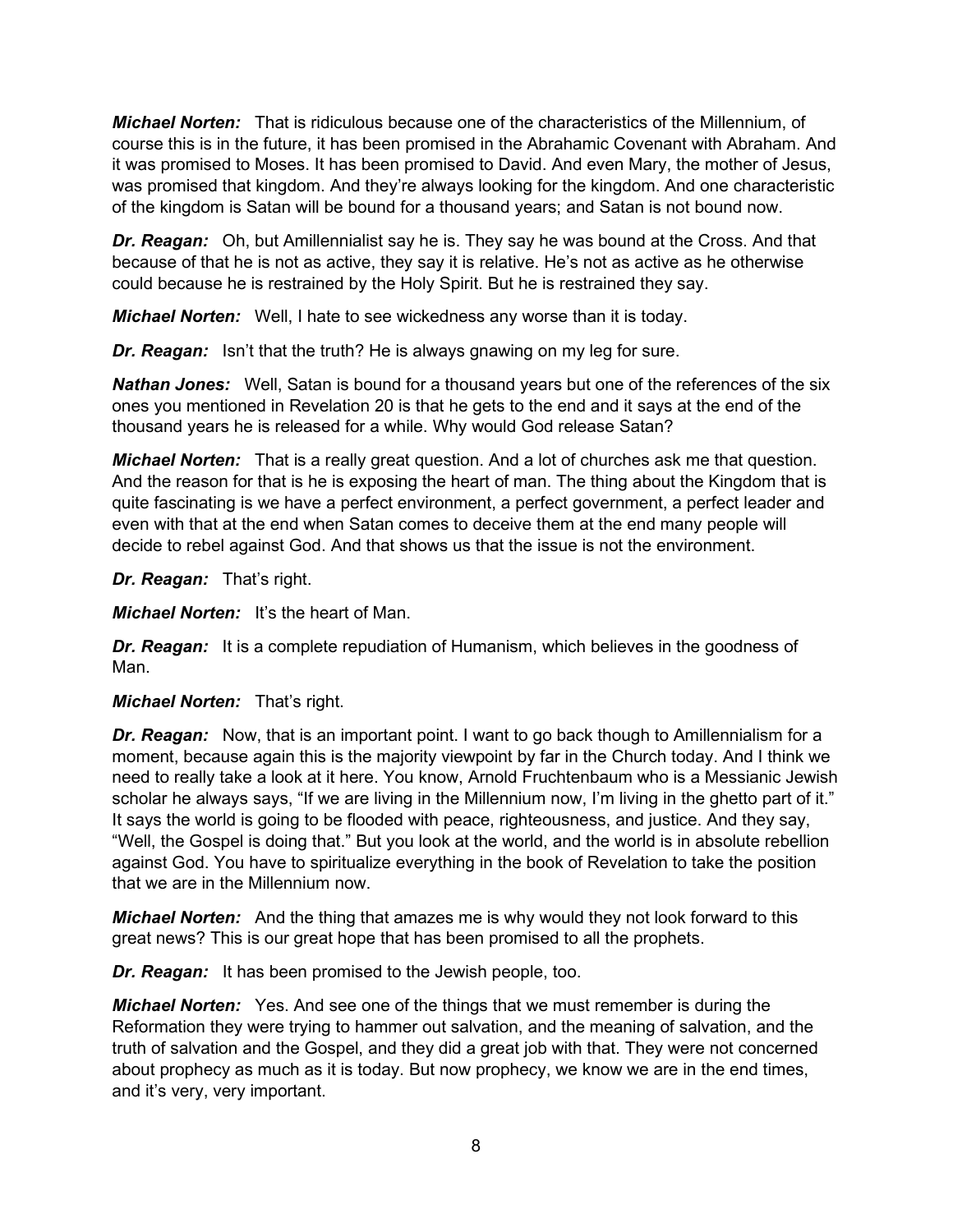*Dr. Reagan:* Well, you know the very last words Jesus spoke to His disciples had to do with the Millennium. They said, "When are we going to have the Kingdom? When are you going to establish it?" He said, "It's not for you to know." He didn't say, "Oh, come on fellas, when are you going to get the point? There is not going to be any Kingdom. I'm not going to come back and reign. Come on fellas."

*Michael Norten:* Why come back if He isn't going to reign?

*Nathan Jones:* And then you see the resurrection of Post-Millennialism; this idea that the Church will conquer the world and then hand the keys to the Kingdom to Jesus. Which, where does that come from?

**Dr. Reagan:** Well, that was the view of the Church at the beginning of the 20<sup>th</sup> Century. And then World War I, and World War II, and all just completely destroyed Post-Millennialism, and now it's come back.

*Nathan Jones:* It's so sad, it's come back.

**Dr. Reagan:** Because it is based upon a belief in the increasing goodness of Mankind; he is going to become better and better, and better until finally he establishes the Kingdom, and then Jesus will come later on.

*Nathan Jones:* But Revelation shatters the view, right?

*Michael Norten:* Oh, yeah.

*Nathan Jones:* I mean when you see how bad each, how Mankind they are shaking their fist at God, and crying out for the wrath of the Lamb to go away, or God will judge them and turn to Him. But when it gets to the end we get to Revelation chapter 21 & 22 and that is the Eternal State.

*Dr. Reagan:* Yeah, what does it say about Eternity?

*Michael Norten:* Oh, that is so incredible. It explains that there is no more Satan. No more death. No more pain. No more suffering. All the old will be gone. And we will have a New Heaven and a New Earth. And the New Jerusalem will be coming, and land on the earth and have a footprint about the size of half of the United States. It will be incredible and be so beautiful. The Jews here recently have been shocked because they've been starting to read the prophets now, and they noticed that not all of the, in Hebrew, Jerusalem being spelled out in the plural form. They noticed that even in Jeremiah he'll have it sometimes listed in the dual form, because the plural means the majesty of Jerusalem and all, but the dual is more specific. So, I checked with my contacts in Israel to find out what is there take on it? And they said the Rabbis have decided that there are two Jerusalems; one on earth, and one in heaven. That one in heaven is going to be the one that is going to come down, and God will dwell with His people forever.

*Dr. Reagan:* Do you have a favorite verse in the book of Revelation?

*Michael Norten:* Oh, well, he mentioned Revelation 1:3 because of the blessing. And I knew, I understood the reading and the listening, I understood that. But heeding? How do you heed prophecy? I had to check with Peter, and he gave some clue on that. In chapter 3 of his second letter he said in order to heed to prophecy this is what you do, be sure to walk in holiness and